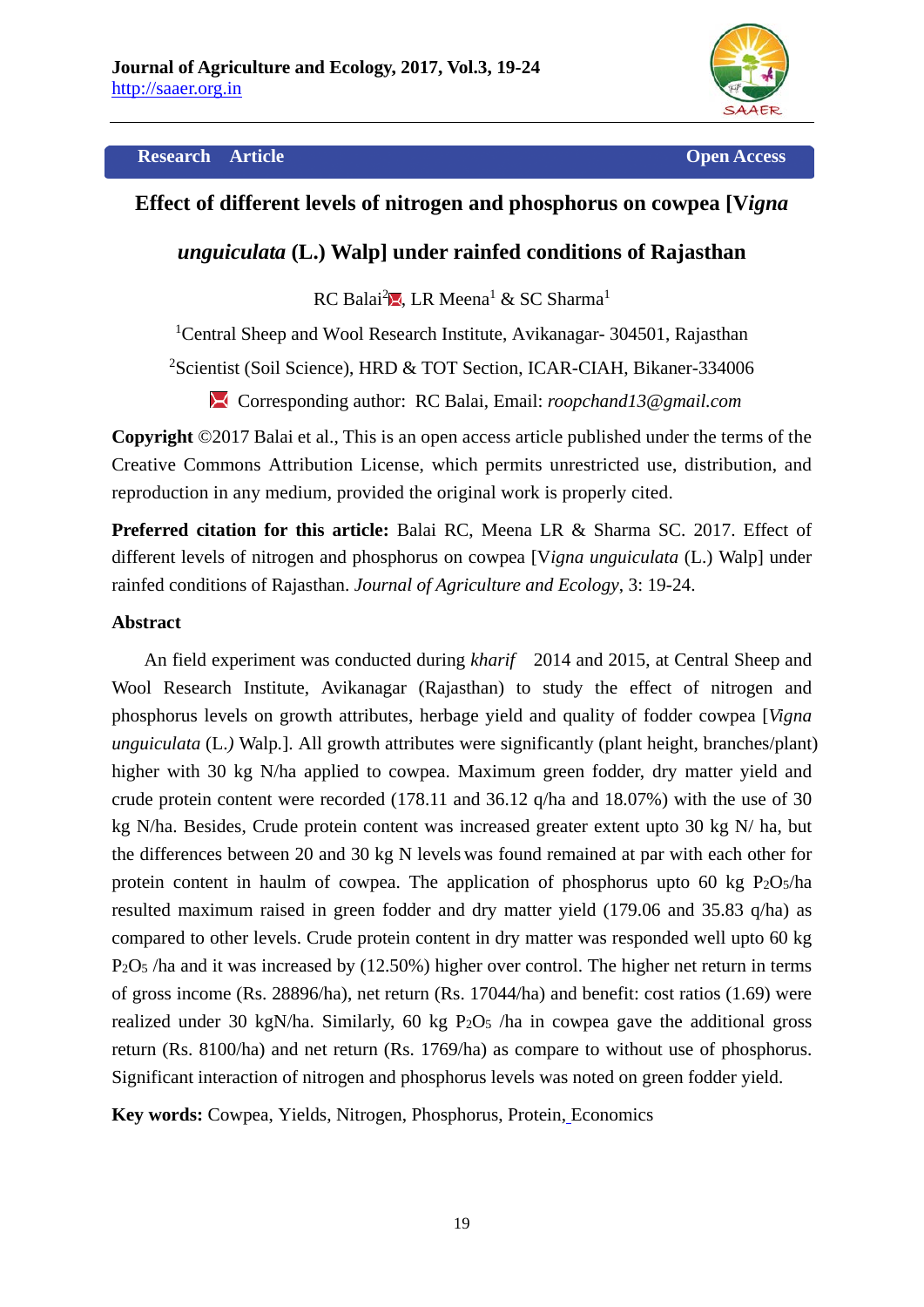

# **Introduction**

Cowpea (*Vigna unguiculata*) is an important fodder crop during rainy season because it has short duration, high yielding and quick growing capacity along with high protein content and palatability particularly to small ruminants. The production potential of cowpea is still low due to growing on hungry as well as thirsty soils of Rajasthan. Cowpea grains are consumed as food and the haulms are fed to live stock as a nutritious fodder (Ahmed et al. 2010). Besides, it fixed atmospheric nitrogen resulting increase in soil fertility. Coupled with these attributes, its quick growth and rapid ground cover checks soils erosion, and root decay in- situ produces nitrogen-rich residues that improve soil fertility and structure. Altogether these characteristics have made cowpea a valuable component of subsistence agriculture particularly in the dry parts of the country (Singh et al. 2003). It has the high vegetative growth and covers the ground surface resulting check the soil erosion in highly degradable areas. But the productivity of this crop is poor due to inadequate use of nitrogen fertilizer cause hindrance of physiological processes such as photosynthesis, respiration and metabolism activities. Another important indispensable nutrient is considered phosphorus because it has several beneficial effects upon the plant growth in the form of cell elongation, cell division and formation of roots nodules. The importance of all these things in order to a field experiment was conducted on response of fodder cowpea to graded levels of nitrogen and phosphorus on productivity and economic return in semi arid region of Rajasthan

#### **Materials and methods**

The field experiments were conducted at Central Sheep and Wool Research Institute, Avikanagar (Rajasthan) during *kharif* season of 2014 and 2015. The soil was sandy loam with pH 7.9, low in organic carbon (0.22%) and available N (126.3 kg/ha) and medium in available P (17.23 kg/ha) and K (149.26 kg/ha). The sixteen treatment combinations consisting of four levels of nitrogen (0, 10, 20 and 30 kg/ha) and four levels of phosphorus (0, 20, 40 and 60 kg/ha) were evaluated in randomized block design with four replications. Cowpea variety 'EC 4216' spaced 30 cm apart was used as a test crop. The crop was sown in kharif season first week of July. The nitrogen was applied through urea and phosphorus through single super phosphate (SSP). The seed rate of cowpea was 30 kg/ha drilled in lines at a depth of 5 cm by '*Kera'* method in open furrows in which fertilizer was drilled. The crop was harvested at the initiation of pods. The green fodder yield from each net plot was recorded separately and converted in to quintal per hectare .The dry matter production per plot was worked out with the help of dry matter content of oven dried samples of individual plot and was converted into quintal per hectare. Nitrogen content (%) in fodder was multiplied by a constant factor 6.25 to estimate the crude protein content (AOAC 1960). The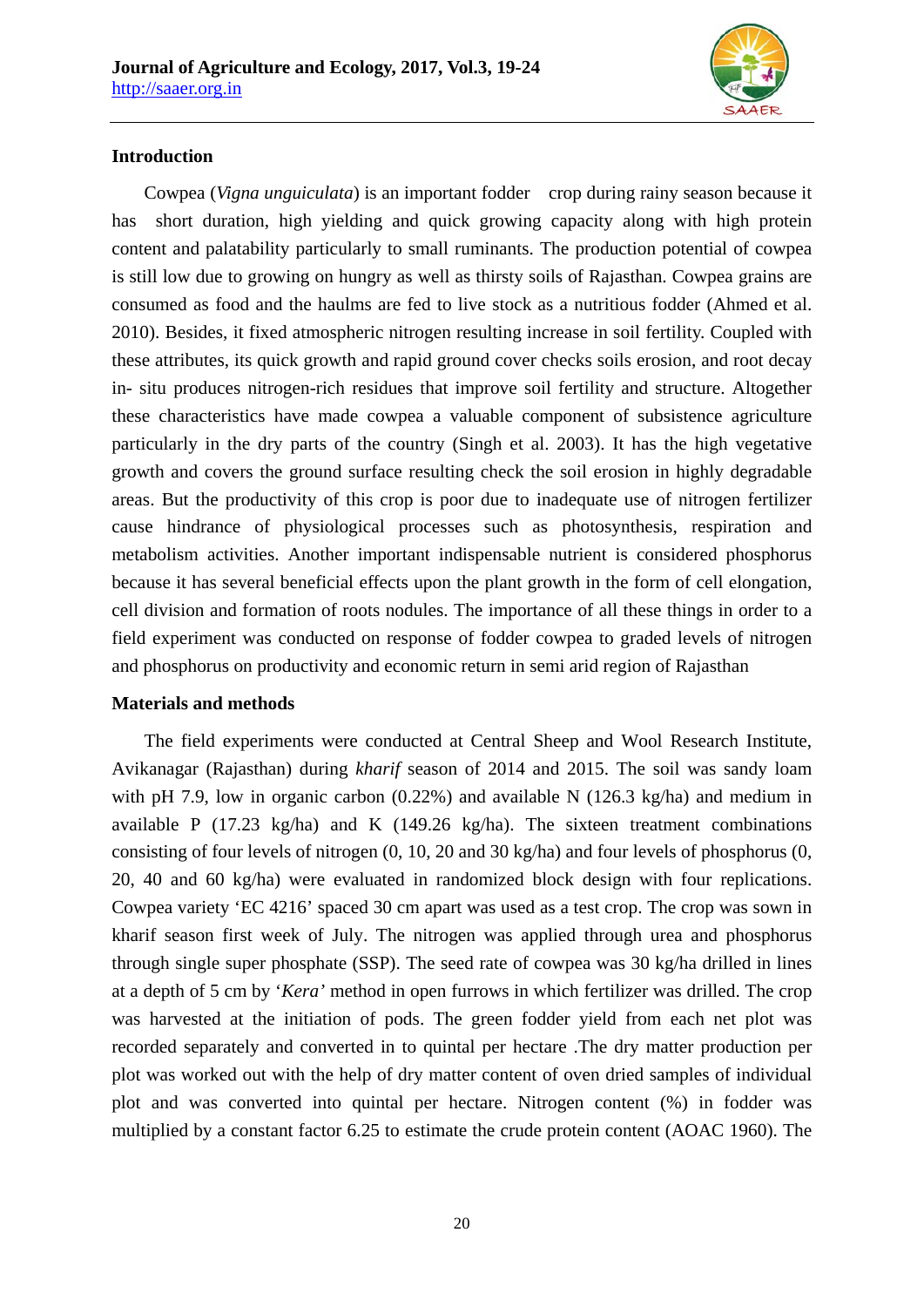

economics of each treatment was calculated on the basis of prevailing market prices of input and output.

## **Results and discussion**

**Response to nitrogen:** Application of nitrogen had brought significant effect on plant height of cowpea at harvest. However, differences among the treatments themselves did not found significant except control and 10 kg N/ha (Table1). The number of leaves/plant were increased sizeably with the use of 20 kg N/ha and it was increased to the tune of 14.15 % higher over control treatment. Further an increase in nitrogen level upto 30 kg /ha being produced more number of leaves/plant than 20 kg N/ha. With each successive level of nitrogen from 0 to 20 kg/ha resulted significant enhancement in number of branches /plant. But the difference between 20 and 30 kg N/ha levels of nitrogen was comparable in case of branches /plant. Dry matter production per meter row length was affected significantly with increasing in supply of nitrogen. This might be due to nitrogen promote hasten growth in terms of higher plant height, more number of leaves/plant and greater number of branches/plant. The results are in close conformity with the findings of Indoria *et al*.2005. Application of nitrogen 30 kg/ha gave the highest green fodder (178.11q/ha) and dry forage yield (36.12 q/ha) and were significantly increased by 3.15, 12.32 and 34.25 in green fodder and 3.76, 14.48 and 32.59 % in dry matter when comparison was made with control, 10kgN and 20kgN /ha on mean values basis.. However, when nitrogen was applied beyond 20 kg/ha had not brought significant differences in green and dry fodder yield over 30 kg N/ha. The lack of response of higher levels of nitrogen might be due to symbiotic nitrogen fixation in the roots of cowpea, which might have made up a part of its requirement. Similar results were also reported by Meena et al 2011. While increase in nitrogen application upto 20kgN/ha have ensured higher crude protein content in cowpea haulm and increased in the tune of 19.71 and 5.88% over control and 10 kg N/ha, respectively.

|                        | Plant        | height | Number       | οf    | Number         | of   | Dry                    | matter |
|------------------------|--------------|--------|--------------|-------|----------------|------|------------------------|--------|
| <b>Treatment</b>       | at           | 50%    | leaves/plant | at    | branches/plant |      | accumulation           | per    |
|                        | flowering    |        | harvest      |       | at harvest     |      | meter row length $(g)$ |        |
|                        | stage $(cm)$ |        |              |       |                |      |                        |        |
|                        | 2014         | 2015   | 2014         | 2015  | 2014           | 2015 | 2014                   | 2015   |
| Nitrogen level (kg/ha) |              |        |              |       |                |      |                        |        |
| $\boldsymbol{0}$       | 68.25        | 69.32  | 19.24        | 20.34 | 6.10           | 6.24 | 77.1                   | 79.31  |
| 10                     | 76.08        | 78.64  | 22.07        | 23.12 | 7.10           | 7.36 | 93.4                   | 96.41  |

**Table1.** Effect of nitrogen and phosphorus levels on growth parameters of cowpea at harvest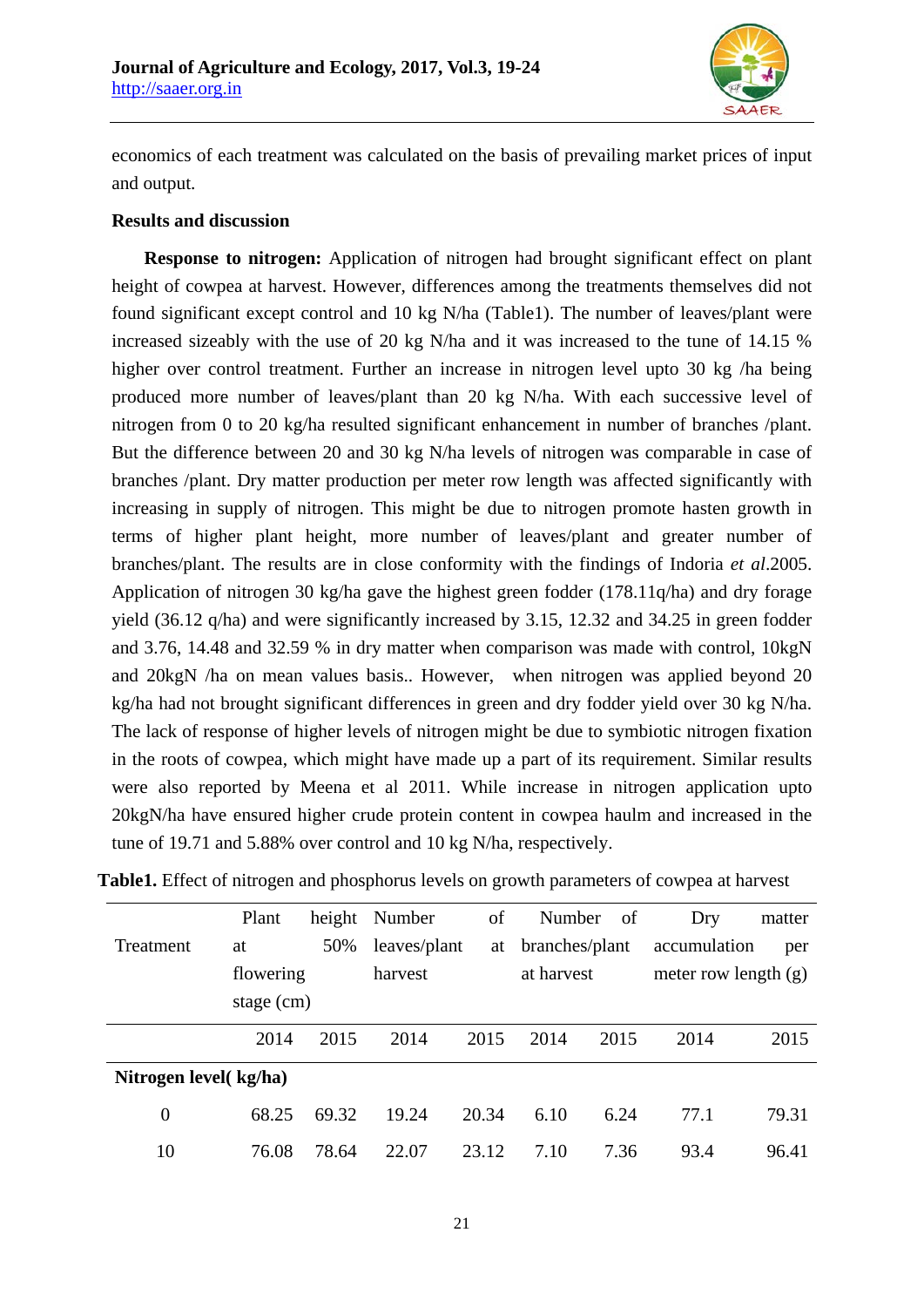

| 20                           | 79.25 | 81.73 | 23.50 | 24.64 | 8.10 | 8.19 | 102.2  | 107.24 |  |
|------------------------------|-------|-------|-------|-------|------|------|--------|--------|--|
| 30                           | 82.07 | 87.63 | 24.01 | 27.32 | 8.20 | 8.64 | 104.4  | 109.73 |  |
| C.D.at $5\%$                 | 5.13  | 5.41  | 1.54  | 2.16  | 0.63 | 0.72 | 4.90   | 5.21   |  |
| Phosphorus ( $P_2O_5$ kg/ha) |       |       |       |       |      |      |        |        |  |
| $\overline{0}$               | 68.03 | 69.21 | 20.05 | 21.72 | 6.10 | 6.45 | 76.10  | 78.56  |  |
| 20                           | 76.41 | 77.45 | 22.06 | 24.14 | 7.05 | 7.16 | 93.00  | 97.65  |  |
| 40                           | 79.40 | 81.13 | 23.20 | 25.78 | 8.17 | 8.34 | 103.40 | 109.76 |  |
| 60                           | 81.31 | 85.31 | 24.09 | 27.51 | 8.20 | 8.72 | 106.10 | 115.54 |  |
| C.D. 5 %                     | 5.63  | 6.41  | 0.74  | 0.82  | 0.74 | 0.79 | 5.10   | 6.14   |  |

**Response to phosphorus:** Application of phosphorus revealed that plant height of fodder cowpea was remarkably increased upto 20 kg P2O5/ha and representing percent increase by 12.32 and 11.90% over control in respective years (2014 and 2015). Further application of phosphorus upto 60 kg  $P_2O<sub>5</sub>/ha$  could not enhance the plant height statistically significant over 20 and 40 kg P2O5/ha. While number of leaves/plant was increased significant with the application of phosphorus upto 40 kg/ha in the tune of 22.14 and 5.17 % in 2014 and 21.11 and  $6.57\%$  in 2015 than control and 20 kg P<sub>2</sub>O<sub>5</sub>/ha. Branches /plant of fodder cowpea was increased with each successive level of phosphorus upto 60 kg  $P_2O_5/ha$ . But the difference was not significant over to 40 kg P2O5/ha. Similar trend was also observed in case of dry matter production. This might be due to better growth and development of cowpea which lead to increase in dry matter accumulation. Data in Table 2 indicated that increase in phosphorus level caused significant increase in green and dry forage yields of cowpea only upto 40 P2O5/ha and this treatment also gave additional 43.97 and 17.51q/ha green fodder and 8.86 and 3.54 q/ha dry matter over to control and 20 kg  $P_2O_5/ha$ , respectively. The percent increase in green fodder  $33.89$  and  $11.21$  with  $40$  P<sub>2</sub>O<sub>5</sub>/ha over to control and 20 kg P2O5/ha. Similarly, the dry fodder production was increased in the tune of 34.46 and 11.40 % higher with the application of 40kg P2O5/ha as compared to control and 20 kg P<sub>2</sub>O<sub>5</sub> /ha, respectively. However, application of 60 P<sub>2</sub>O<sub>5</sub> /ha could not brought significant improvement in green and dry forage production of cowpea over to 40 kgP<sub>2</sub>O<sub>5</sub>/ha.

**Economics:** Data on economic evaluation of treatments in terms of gross return, net monetary returns and B: C ratio after application of nitrogen in fodder cowpea gave the highest gross return (Rs. 28896/ha), net return (Rs. 17044/ha) and benefit cost ratio(1.69) under 30 kg N/ha. Further, additional gross return and net profit fetched more in the tune of Rs. 7104 and Rs. 2403/ha over no use of nitrogen. Similarly, application of full dose of phosphorus 60 kg/ha realized higher gross return (Rs. 28668), net profit (Rs. 16720) and B:C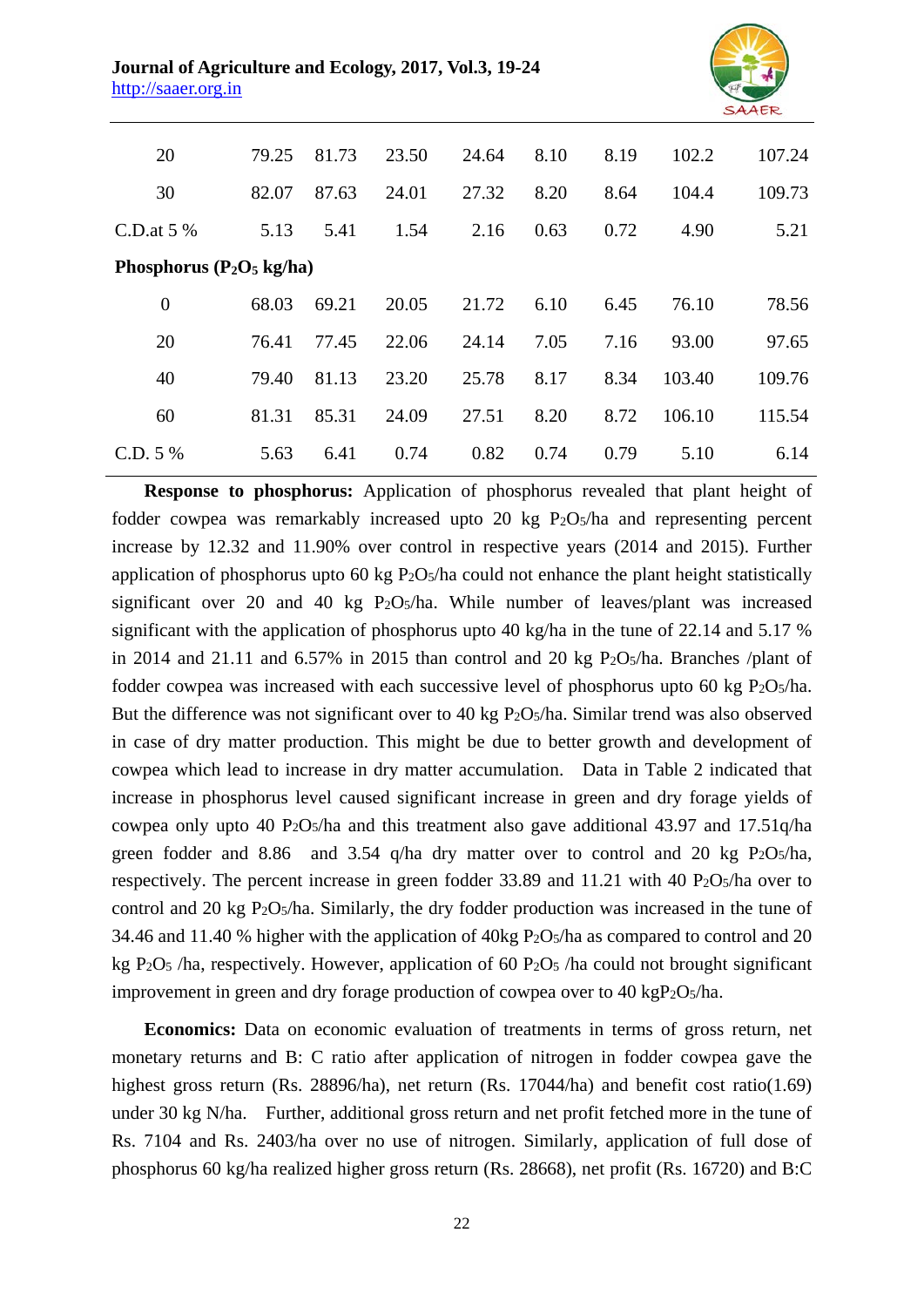

ratio(1.71) than other levels of phosphorus(Table2). It may be concluded that maximum green fodder yield of cowpea (194.07 q/ha) could obtain when conjunctive use of 20 kg N and 60 kg P2O5/ha with a net profit of Rs.16812/ha under semi-arid condition of Rajasthan.

| Treatment                 |    | Green fodder<br>yield at 50 %<br>flowering<br>(q/ha) |        | Dry forage<br>yield at 50 %<br>lowering q/ha) |       | Protein<br>content<br>$(\% )$ |       | Gross<br>return<br>(Rs/h) | <b>Net</b><br>return<br>(Rs/ha) | Benefit<br>: cost<br>ratio |
|---------------------------|----|------------------------------------------------------|--------|-----------------------------------------------|-------|-------------------------------|-------|---------------------------|---------------------------------|----------------------------|
| Nitrogen kg/ha            |    |                                                      |        |                                               |       |                               |       |                           |                                 |                            |
|                           |    | 2014                                                 | 2015   | 2014                                          | 2015  | 2014                          | 2015  |                           | Mean values                     |                            |
| $\overline{0}$            |    | 130.03                                               | 135.32 | 26.05                                         | 28.43 | 15.03                         | 15.62 | 21792                     | 14641                           | 1.48                       |
| 10                        |    | 155.03                                               | 162.12 | 31.04                                         | 32.07 | 17.10                         | 17.54 | 25244                     | 16106                           | 1.56                       |
| 20                        |    | 170.02                                               | 175.32 | 34.01                                         | 35.61 | 18.06                         | 18.63 | 27848                     | 16904                           | 1.64                       |
| 30                        |    | 174.01                                               | 182.21 | 35.03                                         | 37.21 | 18.41                         | 18.73 | 28896                     | 17044                           | 1.69                       |
| CD<br>5 %                 | at | 8.25                                                 | 8.53   | 1.60                                          | 1.73  | 0.65                          | 0.73  |                           |                                 |                            |
|                           |    |                                                      |        |                                               |       |                               |       |                           |                                 |                            |
| Phosphorus $P_2O_5$ kg/ha |    |                                                      |        |                                               |       |                               |       |                           |                                 |                            |
| $\overline{0}$            |    | 127.31                                               | 132.13 | 25.21                                         | 26.21 | 16.06                         | 16.56 | 20568                     | 14951                           | 1.37                       |
| 20                        |    | 154.04                                               | 158.32 | 30.65                                         | 31.42 | 17.09                         | 17.53 | 24828                     | 16170                           | 1.53                       |
| 40                        |    | 172.05                                               | 175.34 | 34.33                                         | 34.81 | 18.02                         | 18.55 | 27656                     | 16853                           | 1.64                       |
| 60                        |    | 176.01                                               | 182.12 | 35.24                                         | 36.43 | 18.06                         | 18.65 | 28668                     | 16720                           | 1.71                       |
| CD<br>5 %                 | at | 9.25                                                 | 9.62   | 2.09                                          | 2.15  | 0.79                          | 0.82  |                           |                                 |                            |

 **Table 2.** Effect of nitrogen and phosphorus levels on green forage, dry matter, protein content and economics of cowpea

## **References**

- AOAC. 1960. Official methods of analysis  $8<sup>th</sup>$  and Association of Official Agricultural Chemist. P.O.Box 540. Benjamin frankin station, Washington.
- Ahmed M. El Naim, Amgad M. Hagelsheep, Muatasim S. Abdelmuhsin and Abdu E. Abdalla.2010.Effect of intra-row spacing on growth and yield of three cowpea (*Vigna unguiculata* L. Walp) varieties under Rainfed. *Research Journal of Agriculture and Biological Sciences* **6** (5):623-629.